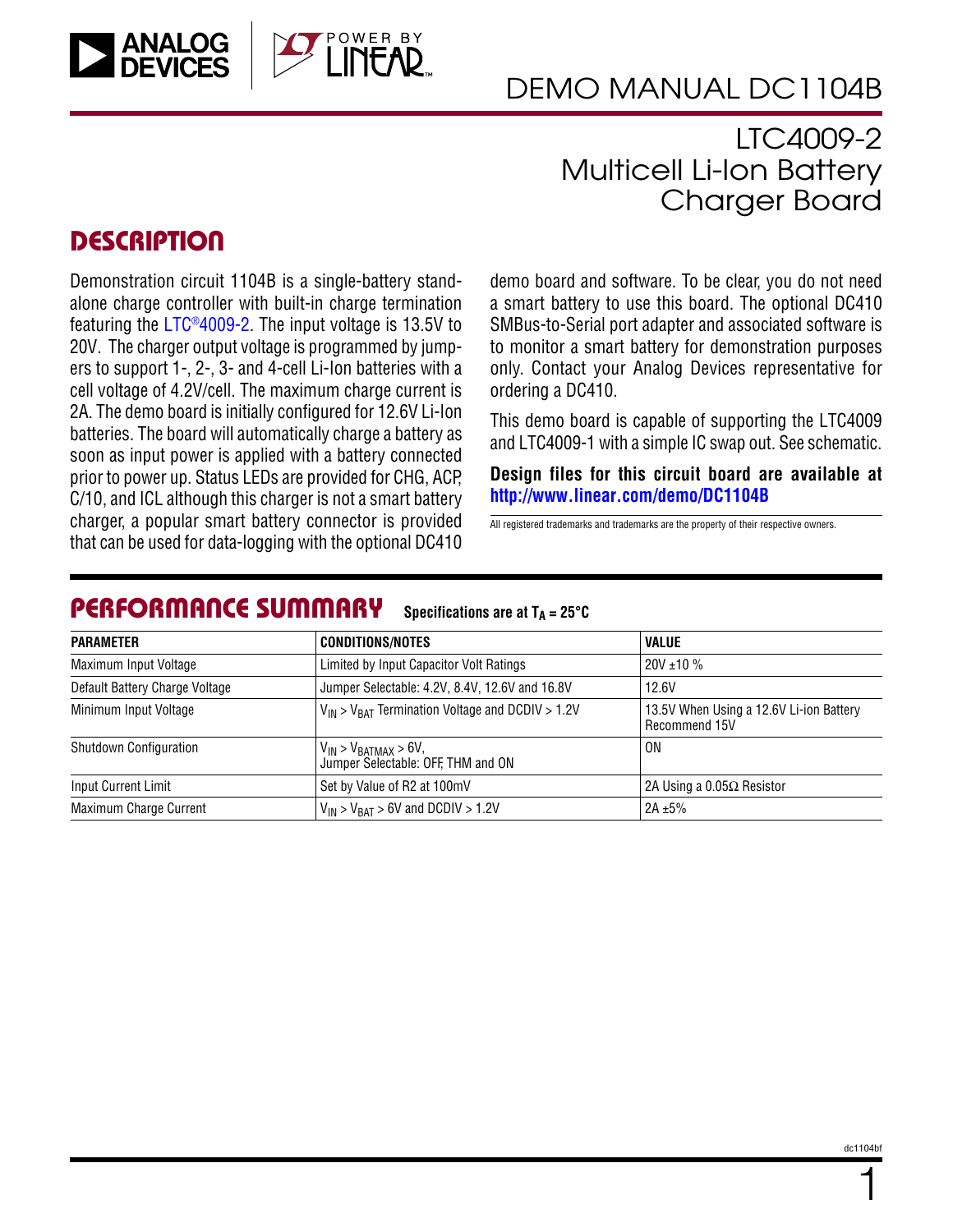# QUICK START PROCEDURE

- 1. Connect the input power source to  $V_{\text{IN}}$  terminals J1 or  $V_{IN}$  and GND using a power supply capable of handling 2.5A of current within a 13.5V to 20V range. The input supply voltage must be greater than the full voltage value of the battery to allow a full charge to take place.
- 2. Connect the load to  $V_{OUT}$  and GND terminals.
- 3. Configure the jumpers for your specific battery.
- 4. Plug in the battery. Industry-standard 5-pin AMP smart battery connector is provided as well as generic soldering test points for hard-wire connections.
- 5. Turn on the input power supply.
- 6. Optionally use the provided DC410 demonstration software to configure and communicate with the DC1104B.



**Figure 1. Optional DC410 SMBUS to Serial Adapter, Provides Data Logging and Control Battery**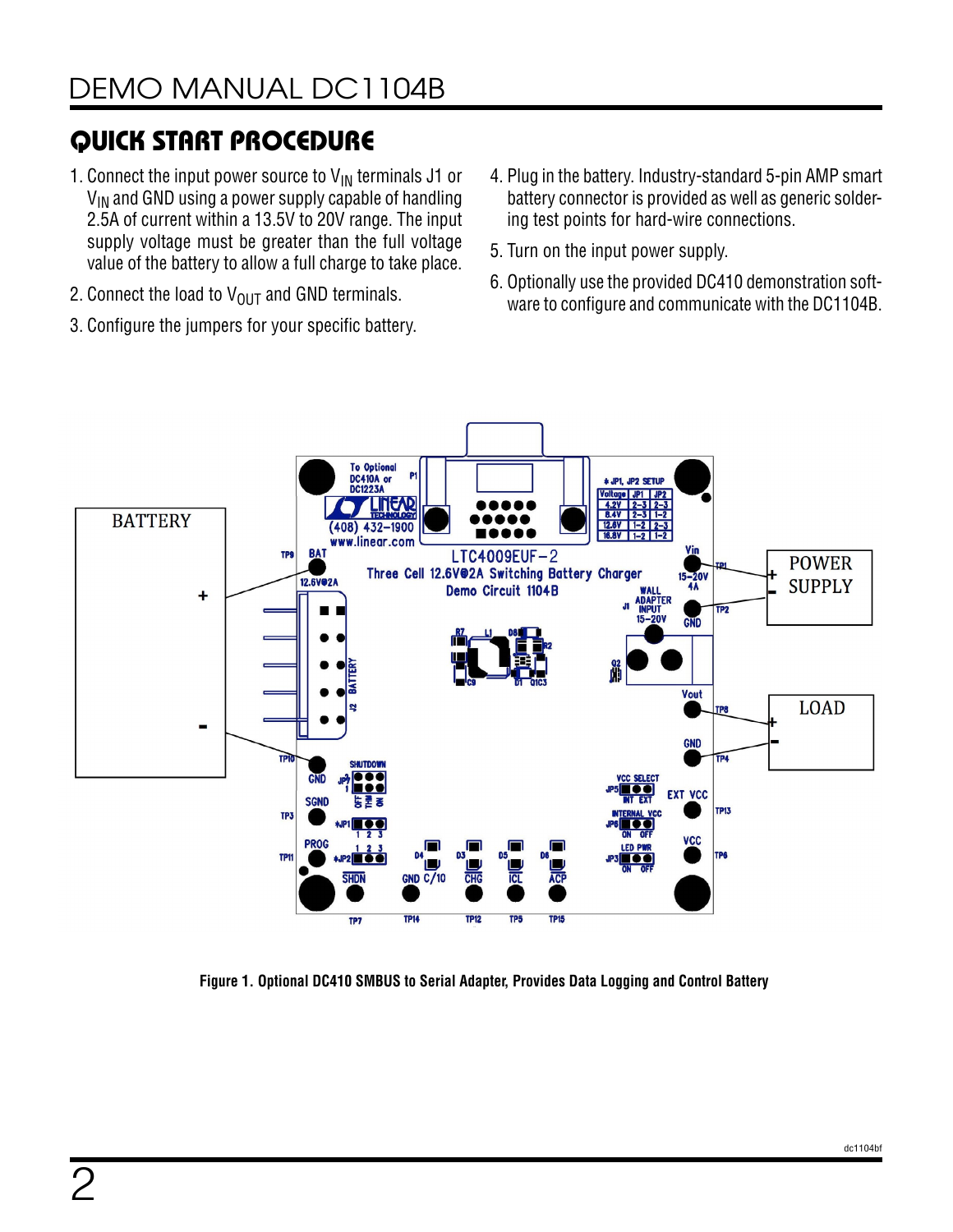# PARTS LIST

| ITEM           |                | QTY   REFERENCE                                 | <b>PART DESCRIPTION</b>                    | <b>MANUFACTURER/PART NUMBER</b> |
|----------------|----------------|-------------------------------------------------|--------------------------------------------|---------------------------------|
|                |                | <b>Required Circuit Components</b>              |                                            |                                 |
| 1              |                | C1                                              | CAP, ALUM 10µF, 35V, 5X6.0 SIZE            | SUNCON, 35CE10AX                |
| $\overline{c}$ | 5              | C2, C8, C11, C14, C16                           | CAP, X7R, 0.1µF, 50V, 10% 0603             | TDK, C1608X7R1H104K             |
| 3              | 1              | C12                                             | CAP, X7R, 0.1µF, 16V, 10% 0402             | TDK, C1005X7R1C104K             |
| 4              | 2              | C3, C9                                          | CAP, X5R, 10µF, 25V, 20% 1206              | TAIYO YUDEN, TMK316BJ106ML      |
| 5              | 1              | C6                                              | CAP, X7R, 4.7nF, 50V, 10% 0402             | TDK, C1005X7R1H472K             |
| 6              |                | C7                                              | CAP, X5R, 2.2µF, 16V, 20% 0805             | TDK, C2012X5R1C225M             |
| $\overline{7}$ | 1              | C13                                             | CAP, TANT 10µF 16V 20% 3828                | AVX TAJB106M016                 |
| 8              | 1              | C15                                             | CAP, X7R 1µF 25V 10% 1206                  | AVX 12063C105KAT                |
| 9              | 2              | D1, D8                                          | SCHOTTKY RECT, MBR230LSFT1 SOD-123FL       | ON SEMI, MBR230LSFT1G           |
| 10             | 2              | D3, D5                                          | LED, AMBER                                 | ROHM SEMI, SML-010DTT86M        |
| 11             | 2              | D4, D6                                          | LED, GREEN                                 | ROHM SEMI, SML-010FTT86L        |
| 12             | 1.             | D7                                              | DIODE, CMDSH-3, SOD-323                    | CENTRAL SEMI, CMDSH-3TR (PBF)   |
| 13             | 1              | L1                                              | INDUCTOR, 10µH, CDR7D28MN SERIES           | SUMIDA, CDR7D28MNNP-100 NC      |
| 14             | 1.             | Q1                                              | DUAL-N-CH FET, SIA914ADJ, POWERPAK SC-70-6 | VISHAY, SIA914ADJ-T1-GE3        |
| 15             | 1              | R <sub>1</sub>                                  | RES, CHIP, 5.11k, 1/16W, 1% 0603           | VISHAY, CRCW06035K11FKEA        |
| 16             | 2              | R <sub>2</sub> , R <sub>7</sub>                 | SENSE RES, LRC, 0.05, 0.25W, 1% 1206       | WISHAY, WSL1206R0500FEA         |
| 17             | $\overline{c}$ | R5, R15                                         | RES, CHIP, 100k, 1/16W, 5% 0402 e3         | VISHAY, CRCW0402100KJNED        |
| 18             | 2              | R8, R9                                          | RES, CHIP, 3.01k, 1/16W, 1% 0402           | VISHAY, CRCW04023K01FKED        |
| 19             | 1.             | R <sub>12</sub>                                 | RES, CHIP, 6.04k, 1/16W, 1% 0402           | VISHAY, CRCW04026K04FKED        |
| $20\,$         | 1              | R <sub>16</sub>                                 | RES, CHIP, 165k, 1/16W, 1% 0402 e3         | VISHAY, CRCW0402165KFKED        |
| 21             | 1              | R <sub>26</sub>                                 | RES, CHIP, 26.7k, 1/16W, 1% 0402           | VISHAY, CRCW040226K7FKED        |
| 22             | $\overline{2}$ | R27, R31                                        | RES, CHIP, 10, 1/16W, 5% 0603              | VISHAY, CRCW060310R0JNEA        |
| 23             | 1              | R <sub>29</sub>                                 | RES, CHIP, 12.4k, 1/16W, 1% 0402           | VISHAY, CRCW040212K4FKED        |
| 24             | 1.             | R30                                             | RES, CHIP, 10k, 1/16W, 5% 0603 e3          | VISHAY, CRCW060310K0JNEA        |
| 25             | 1              | R33                                             | RES, CHIP, 1.21k, 1/16W, 1% 0402 e3        | VISHAY, CRCW04021K21FKED        |
| 26             | 1              | U1                                              | IC LTC4009CUF-2, QFN-20(4X4)               | LINEAR TECH, LTC4009CUF-2#PBF   |
| 27             |                | U <sub>2</sub>                                  | IC LT1129CS8-5 SOS                         | LINEAR TECH, LT1129CS8-5#PBF    |
|                |                | <b>Additional Demo Board Circuit Components</b> |                                            |                                 |
| 1              | 1              | D <sub>2</sub>                                  | DIODE, MMSZ5248BS, SOD-323                 | DIODES INC, MMSZ5248BS-7-F      |
| 2              | 1              | Q2                                              | P-CH, 60V, Si4431CDY-T1-GE3, SO8           | VISHAY, Si4431CDY-T1-GE3        |
| 3              |                | R <sub>25</sub>                                 | RES, CHIP, 100k, 1/16W, 5% 0402 e3         | VISHAY, CRCW0402100KJNED        |
| $\overline{4}$ | 0              | (U1 OPTION)                                     | IC LTC4009CUF-1, QFN-20(4X4)               | LINEAR TECH, LTC4009CUF-1#PBF   |
| 5              | 0              | (U1 OPTION)                                     | IC LTC4009CUF, QFN-20(4x4)                 | LINEAR TECH, LTC4009CUF#PBF     |
| 6              | 0              | R17 (FOR 4009CUF ONLY)                          | RES, CHIP, 31.2k, 1/16W, 025% 0402 e3      |                                 |
| $\overline{7}$ | 0              | R18 (FOR 4009CUF ONLY)                          | RES, CHIP, 0, 0402 e3                      |                                 |
| 8              | 0              | R19 (FOR 4009CUF ONLY)                          | RES, CHIP, 294k, 1/16W, 0.25% 0402 e3      |                                 |
| 9              | 0              | L1 (OPTION)                                     | INDUCTOR, 10µH, IHLP-2525CZ-01 SERIES      | VISHAY, IHLP2525CZER100M01      |
| 10             | 0              | C5 (FOR U1 = 4009CUF ONLY)                      | CAP, COG, 10pF, 50V, ±0.5pF 0402           |                                 |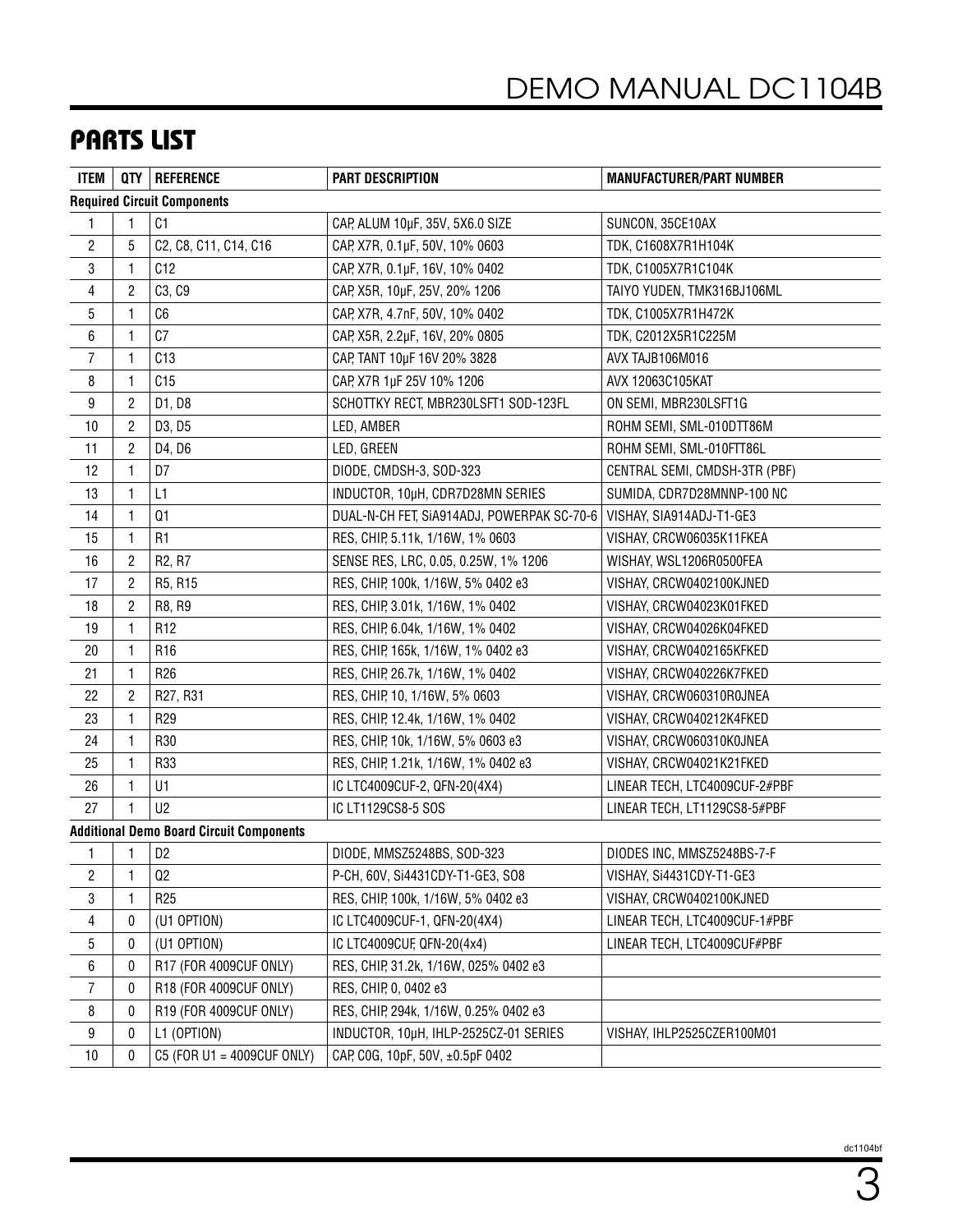# PARTS LIST

| <b>ITEM</b>                          | QTY            | <b>REFERENCE</b>       | <b>PART DESCRIPTION</b>            | <b>MANUFACTURER/PART NUMBER</b>   |  |  |  |
|--------------------------------------|----------------|------------------------|------------------------------------|-----------------------------------|--|--|--|
| <b>Hardware: For Demo Board Only</b> |                |                        |                                    |                                   |  |  |  |
|                                      | 15             | <b>TP1 TO TP15</b>     | TESTPOINT, TURRET, 0.061"          | MILL-MAX, 2308-2-00-80-00-00-07-0 |  |  |  |
| $\overline{2}$                       |                | J1                     | CONNECTOR                          | CUI-STACK, CUI-PJ002A(PBF)        |  |  |  |
| 3                                    |                | J2                     | HDR ASY, RA, NO KEY, STR TAIL      | TYCO ELC, 5787441                 |  |  |  |
| 4                                    | 5              | JP1 TO JP3, JP5, JP6   | HEADER 3 PIN 0.079 SINGLE ROW      | SAMTEC, TMM103-02-L-S             |  |  |  |
| 5                                    | 6              | JP1 TO JP3, JP5 TO JP7 | SHUNT, 0.079" CENTER               | SAMTEC, 2SN-BK-G                  |  |  |  |
| 6                                    |                | JP7                    | 2X3, 0.079 DOUBLE ROW HEADER       | SAMTEC, TMM103-02-L-D             |  |  |  |
| $\overline{7}$                       | 3              | Q6, Q5, Q13            | P-CHAN, TP0610T SOT-23             | VISHAY, TP0610K-T1-E3             |  |  |  |
| 8                                    |                | Q7                     | TRANSISTOR, MMBT3906WT1 SOT-323    | ON SEMI, MMBT3906WT1G             |  |  |  |
| 9                                    | $\overline{2}$ | Q4, Q8                 | N-CH MOSFET, 2N7002                | ZETEX, 2N7002 (PBF)               |  |  |  |
| 10                                   |                | R32                    | RES, CHIP, 499k, 1/16W, 1% 0603 e3 | VISHAY, CRCW0603499KFKEA          |  |  |  |
| 11                                   |                | R <sub>28</sub>        | RES, CHIP, 28k, 1/16W, 1% 0603     | VISHAY, CRCW060328K0FKEA          |  |  |  |
| 12                                   | 4              | R21, R22, R23, R24     | RES, CHIP, 300, 1/16W, 5% 0603     | VISHAY, CRCW0603300RJNEA          |  |  |  |
| 13                                   |                | <b>P1</b>              | CONNECTOR, DSUB, 15 PIN            | AMP INC 1-1470250-3               |  |  |  |
| 14                                   | 4              | STAND-OFF              | STAND-OFF, NYLON 0.25"             | KEYSTONE, 8831(SNAP ON)           |  |  |  |
| 15                                   |                |                        | FAB, PRINTED CIRCUIT BOARDS        | DEMO CIRCUIT #1104B               |  |  |  |
| 16                                   | $\overline{2}$ |                        | <b>STENCIL</b>                     | STENCIL 1104B                     |  |  |  |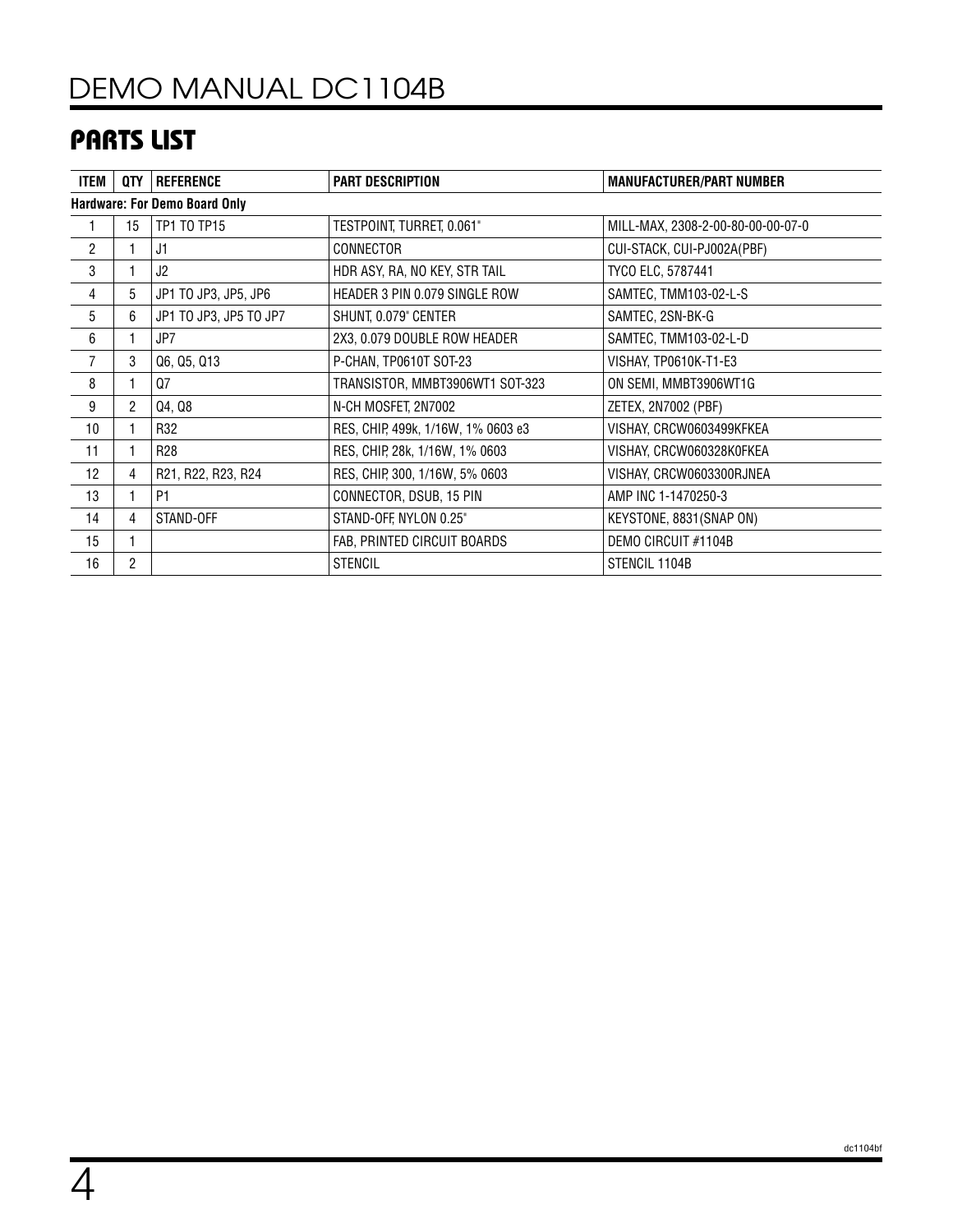### SCHEMATIC DIAGRAM



Information furnished by Analog Devices is believed to be accurate and reliable. However, no responsibility is assumed by Analog Devices for its use, nor for any infringements of patents or other rights of third parties that may result from its use. Specifications subject to change without notice. No license is granted by implication or otherwise under any patent or patent rights of Analog Devices.

dc1104bf

5